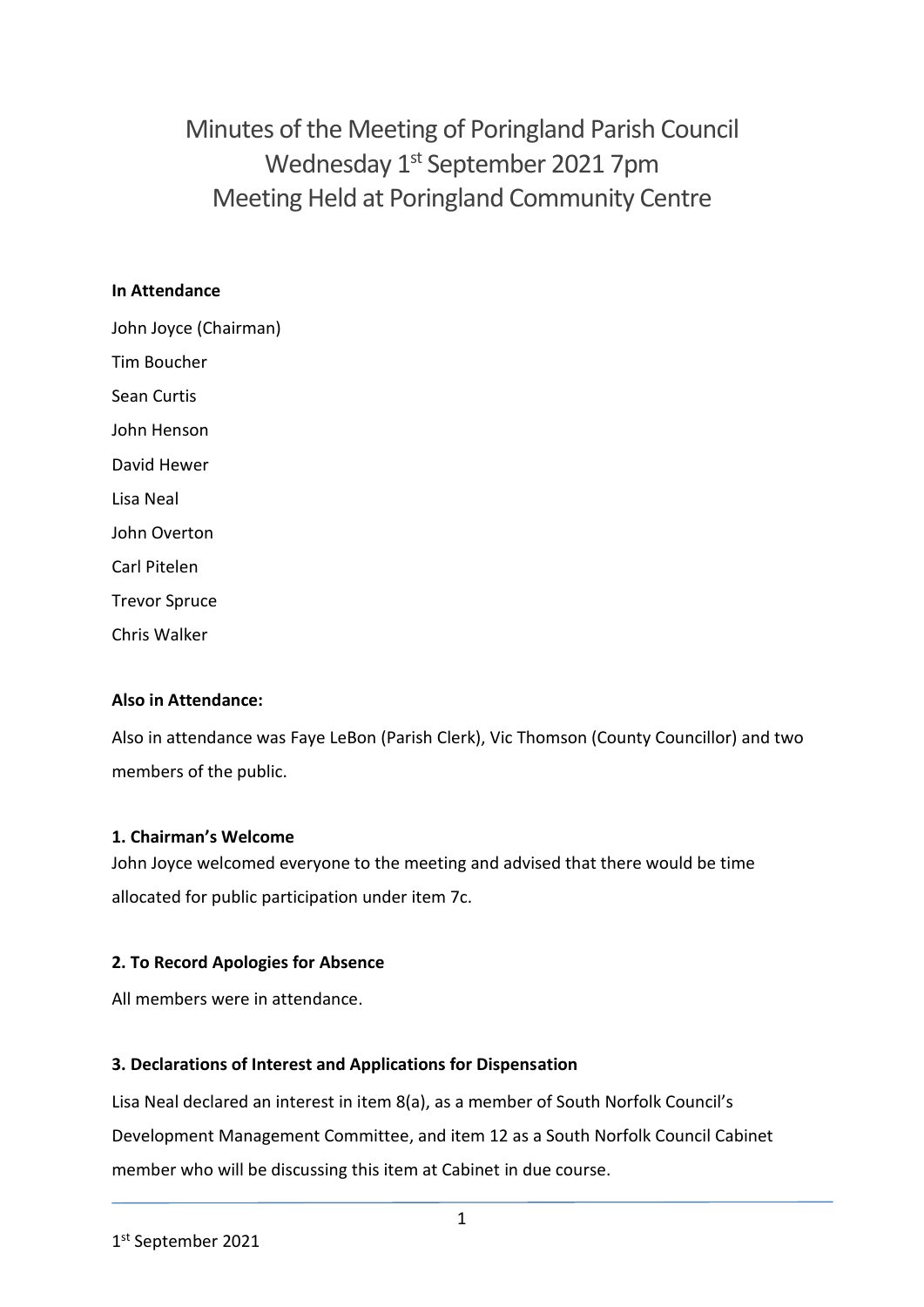Trevor Spruce declared an interest in items 10b (ii) and 11a.

# **4. To Agree Minutes of the Meeting Held on 4 th August 2021**

The minutes of the meeting held on 4<sup>th</sup> August 2021 were agreed after a proposal by David Hewer and a second by Chris Walker.

# **4. Matters Arising from the Minutes of 4 th August 2021, Including Clerk's Report**

The Clerk's report had been previously circulated. It detailed:

- *Playing Field CCTV:* Project complete The Playing Field CCTV can now be viewed at the community centre.
- **Extension of Gritting Route Along Rectory Lane/Upgate/Hall Road** A decision was due to be made by Norfolk County Council week commencing 21<sup>st</sup> June as to whether to extend the gritting route. Enquiries have been made of the Highways Engineer, and the decision has yet to be communicated.
- **Carr Lane.** The County Council will be funding the changes to the bollards. The overgrown vegetation on Carr Lane is becoming progressively worse. There has been no response from Norfolk County Council over the Parish Council's proposal for the County Council to cut the hedge initially in recompense for the delayed response to the Parish Council's correspondence meaning the liability moved away from the developer. With regards to the cutting of the highway verge, Norfolk County Council advised on 23<sup>rd</sup> July that 'Defects are scheduled for repair depending on the nature of the defect and work needed but on average can take approximately 6 weeks'. It was agreed to serve notice on Norfolk County Council for not maintaining the highway after 4<sup>th</sup> September, when the six week defect report expires. The hedges on the Parish Council's land can be cut back when the bollards are removed. The Parish Council will write to residents if it is established that the overgrown vegetation is coming from their land.
- **Mulberry Playing Field Drainage.** A meeting has been held with the Norwich Fringe project, whose initial thoughts were in keeping with the thoughts of the Amenities Group. A surveyor has been identified to do a topography report, and two possible engineers to do subsequent design and installation works, subject to Parish Council approval. It was agreed to go ahead with the topography report.
- **Rosebery Park Lagoon Area.** An enquiry has been made of Big Sky Developments about whether the Parish Council could take the area on and if so what the commuted sum would be. Big Sky is discussing with South Norfolk Council planning officers. It was agreed to remove this item from the report as the condition of the grounds maintenance in this area has improved.
- **Parish Partnership.** The Amenities Advisory Group has approved the signs and Norfolk County Council has placed the order.
- **Water Sensors.** The Clerk has met with representatives of Norfolk County Council's Innovations team onsite to discuss further requirements, both for the sensors and for the reporting.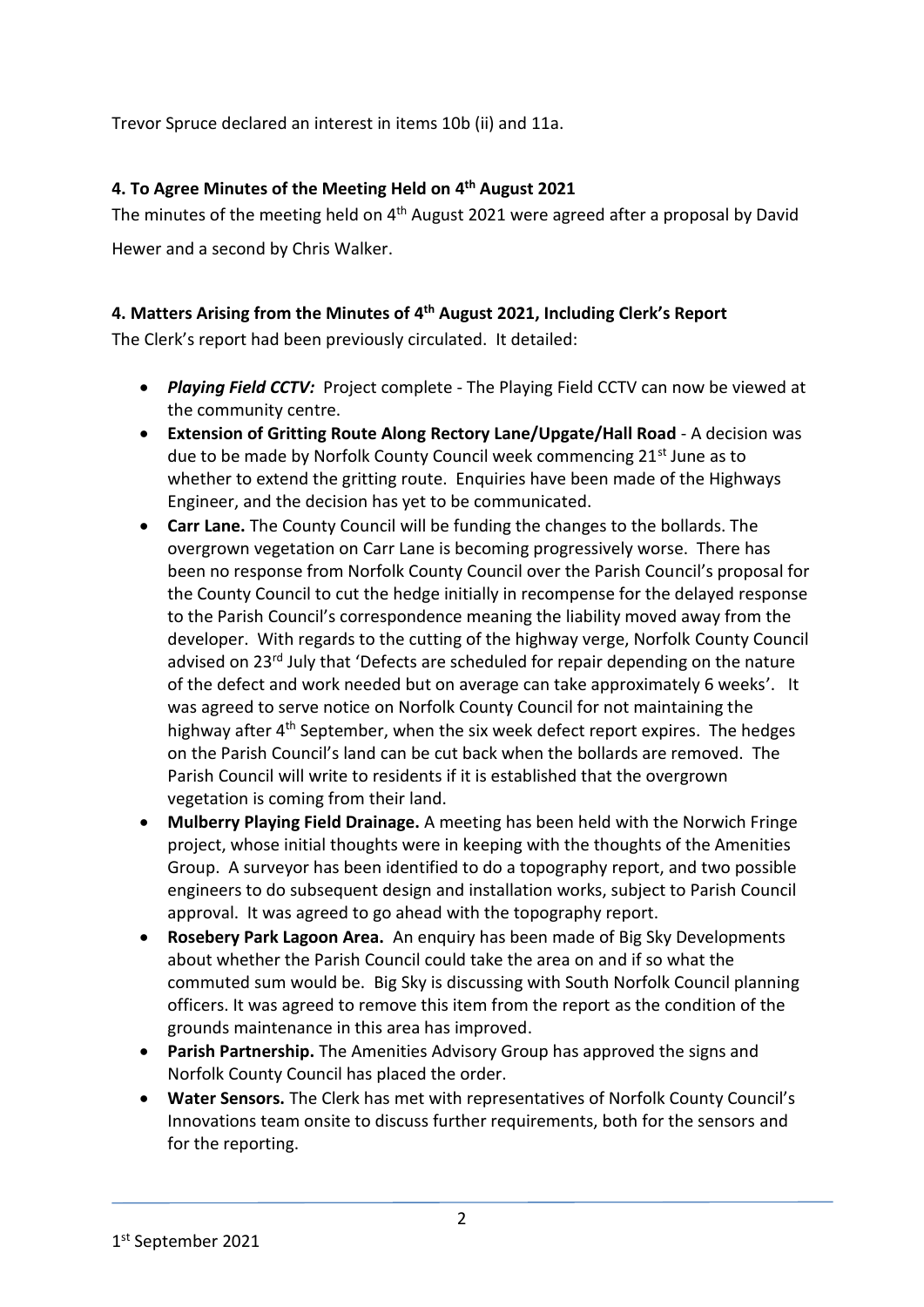- **Burgate Lane.** The planning inspector has dismissed the appeal against planning permission by Gladman Developments.
- **SAM Signs on Rectory Lane.** The SAM sign data for the new site on Norwich Road has been provided to Norfolk County Council. The sign has now moved to Rectory Lane, with the data expected to be available in Mid September. Lisa Neal requested the SAM data emails be reinstated. The clerk advised that the Parish Council was not resourced to do this at present.
- **Graffiti Art.** The artist has been instructed. Preliminary works to remove the moss and paint the roof trims have been completed.
- **Community Centre Improvements.** The awning has been installed, as has the new projector and new till. The new till has been programmed to differentiate between eat in and takeaway products (hot and cold) and is ready to be changed when the temporary hospitality VAT rates change (expected in October).There is a problem with the projector cabling in that it needs to be upgraded to CAT5 cabling to support the increased data, but a temporary booster has been left with the council to improve the data signal. Quotes are yet to be obtained for the replacement vanity unit. The electrician is being co-ordinated with the contractor for the hybrid meeting technology to install power and new connection points to facilitate the meeting room being turned around. It was agreed to place the order for the hybrid technology and associated installation costs, after a proposal from John Henson and a second from Chris Walker.
- **Neighbourhood Plan Meeting.** A meeting has been arranged with South Norfolk Council on 23rd September to discuss the application of Neighbourhood Plan policies.
- **Mulberry Play Area Repairs.** The urgent repairs have yet to be actioned as the contractor is unable to source the timber required. This is expected in September, therefor the senior play area remains closed.
- **Councillor Payment Authorisation Rota.** This was completed successfully for August.

# **6. Co option of Councillor to Poringland Parish Council**

Ken Aldridge provided a presentation to the meeting on his suitability to become a parish councillor, and took questions from members. A secret ballot was held, as permitted by standing orders, and as a result Mr Aldridge was co opted as a councillor for Poringland Parish Council. He took his seat with the council and signed his declaration of acceptance of office.

*Vic Thomson Joined the Meeting*

# **7. Adjournment for Public Participation, District and County Councillors, and Councillors with any Pecuniary Interests**

It was agreed that standing orders should be suspended.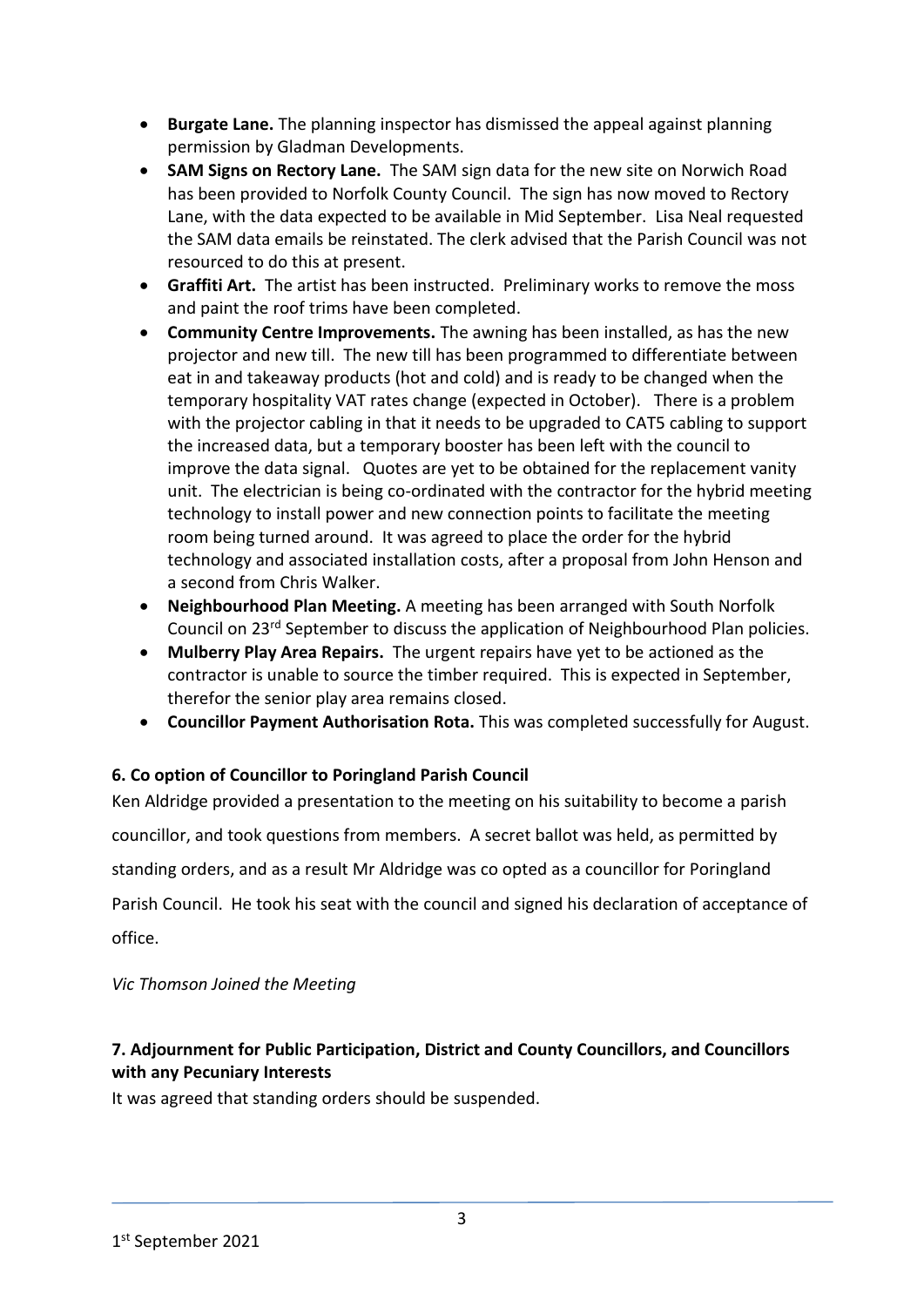### a) District Council Report

Cllr Neal reported that the District Direct Services are being expanded. This involves supporting patients in the NNUH to help them return home sooner by removing housing barriers. This has now been expanded to working with the Community Hospital as well.

The South Norfolk and Broadland staff will be working more flexibly. The two councils currently have two large offices with a combined annual running cost of £1.8m plus maintenance. Feedback from staff is that they would prefer to work as a team on one site.

The Village Clusters consultation has now completed, with 1644 comments uploaded as part of the process. Written representations not sent in via the website are in the process of being uploaded. There are now an extra 62 sites to be considered.

The manager of the Well Pharmacy is leaving, and a new pharmacist has been appointed.

Planning enforcement reports are now being sent out to parishes, and are in the process of being automated from 6<sup>th</sup> September.

The East Norwich Masterplan is currently being worked on, and this includes a small area of land that is part of the South Norfolk District.

# b) County Council Report

Vic Thomson reported that 'I Choose' wristbands are being used at Norfolk County Council as part of their Covid mitigation measures.

The Lord Lieutenant of Norwich has expressed support of Afghan refugees.

The Framingham Earl exchange broadband project is likely to commence at the beginning of 2022. The project is going through the procurement stage as it will not just be restricted to Open Reach.

The Bergh Apton and Morningthorpe recycling centres will remain open when the new Harford Bridges recycling centre opens. There will be a hazardous waste amnesty at Ketteringham on  $15^{th}$ ,  $16^{th}$  and  $17^{th}$  October.

With regards to Carr Lane, he has instructed an officer to do a plan of the areas of the responsibility. It was requested that the County Councillor respond to the Parish Council's proposal to the cutting back of vegetation on Carr Lane.

4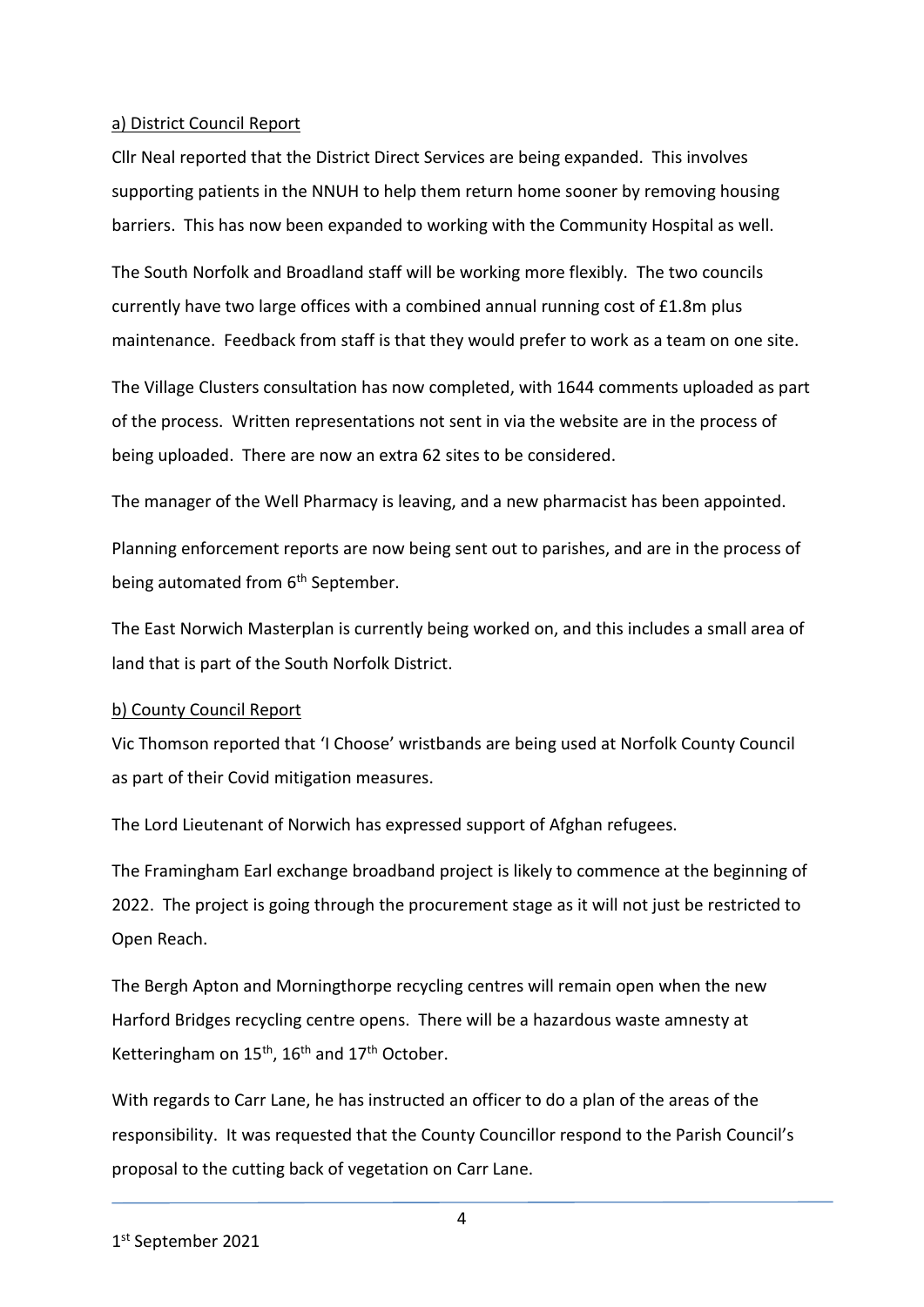He and the Clerk have been looking into speed statistics for Shotesham Road. Norfolk County Council will not put in sleeping policeman or chicanes. After a suggestion from Lisa Neal, he will look into being able to move the Vehicle Activation Sign so it is visible from vehicles coming off The Street.

The highways safety team will not reinstate the pedestrian crossing markings on the Fiveways Roundabout.

# c) Public Participation

A member of the public asked whether the 10mph speed limit signs left over from the resurfacing in Arminghall can be removed. Vic Thomson advised that these belong to a third party, but will ask for them to be removed.

A member of the public asked why the Men's Shed will be located on the Recreation Ground rather than the Community Land. It was explained that there was a delay on the community land and the recreation ground became a feasible option for all parties.

*Standing orders were reinstated.* 

*Lisa Neal withdrew from the meeting.* 

### **8. Planning**

a. To Consider Applications Received

No applications had been received.

### b. To Note Planning Decisions

The following decisions were noted:

# **i) Approval With Conditions**

a. 2021/1125 – 26B Shotesham Road - Erection of front porch and attached side garage

b. 2021/1083 – 33 The Ridings – Internal changes to double garage at rear to create a home study including replacement of one garage door with a sliding patio door and garage to be retained (retrospective)

c. 2021/1453 – 67 The Street – New Vehicular Access

<sup>1</sup> st September 2021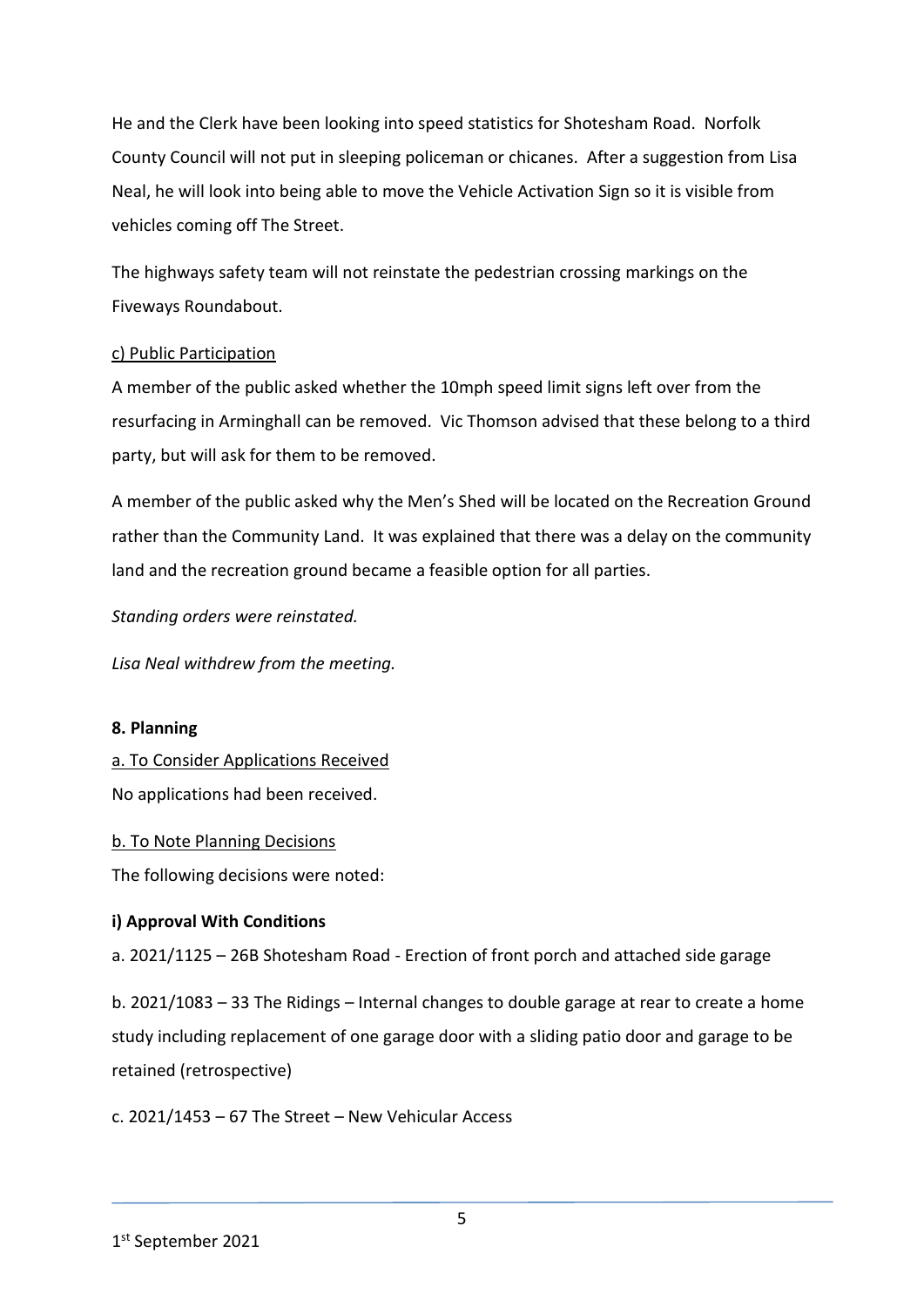# **ii) Approval No Conditions**

a. 2021/1162 – Land North of Shotesham Road - Non material amendment of 2014/0393 house type substitutions for Plots 28.,31. 36, 38, 39, 41, 71, 72, 89, 90, 91, 105. 106, 107, 123, 126 and 145 and changes to some garages.

b. 2021/1555 – Land North of Shotesham Road - Non material amendment to permission 2019/2209 - change of brick type and build details

*Lisa Neal Re-joined the Meeting*

# **9. Projects with Framingham Earl Parish Council**

### a) To Receive Update on Fiveways Roundabout Project

The Norfolk County Council Highways safety team did not approve the wildflower project on the roundabout, but had made an alternative suggestion.

### **10. Finance**

# a) To Receive Receipts, Payments and Bank Reconciliation for July 2021 The receipts, payments and bank reconciliation for July 2021 were noted by council.

*Trevor Spruce Left the Room*

### b) Accounts for Payment

# *i) To Agree Accounts for Payment*

The Clerk updated the room on the recent grounds maintenance issue. It was noted that the areas were much improved but it was agreed to continue to withhold 1 month's payment until the new matter raised on the playing field was resolved.

The following payments were agreed after a proposal by John Henson and a second from Chris Walker.

| Payee                                                               | <b>Description</b>            | Amount     |
|---------------------------------------------------------------------|-------------------------------|------------|
| Staff Salaries and other Contractual Employment Payments (including |                               | £10,175.79 |
| payments to HMRC and Pension Funds)                                 |                               |            |
| Microshade                                                          | Hosted IT                     | £270.00    |
| BТ                                                                  | Landline, Broadband & Mobiles | £199.86    |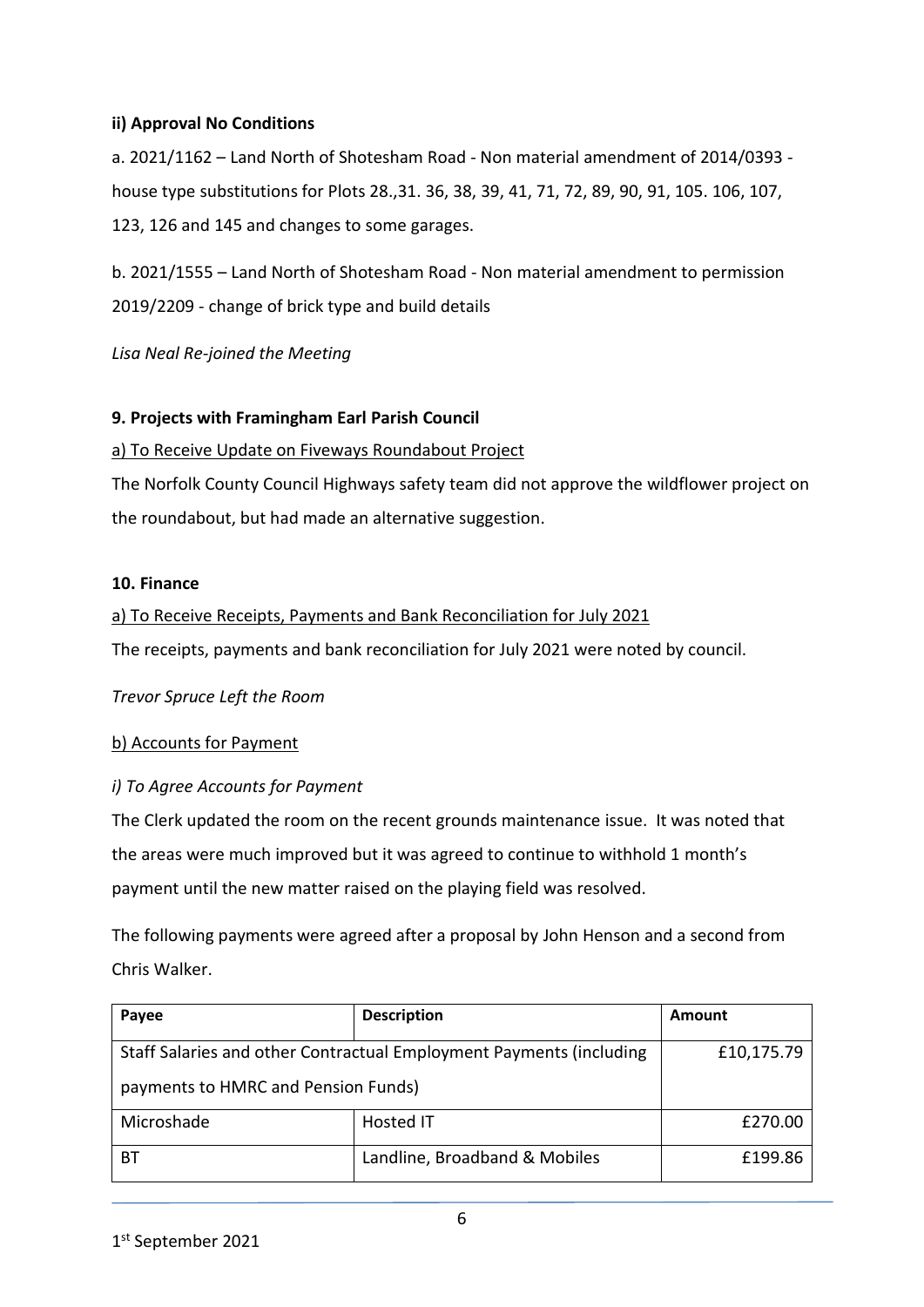| Payee                        | <b>Description</b>                       | <b>Amount</b> |
|------------------------------|------------------------------------------|---------------|
| <b>Rialtas</b>               | Omega and Bookings System License        | £819.60       |
| Viking                       | Stationery                               | £153.73       |
| <b>Total Gas &amp; Power</b> | Heat & Light                             | £760.54       |
| <b>ESPO</b>                  | <b>Community Centre Gas</b>              | £52.73        |
| Eastern Cash Registers       | New till and repairs to existing till    | £966.00       |
| <b>Yare Shipping</b>         | Café Consumables                         | £426.73       |
| Faye LeBon                   | Café Consumables                         | £41.03        |
| <b>Hugh Crane</b>            | Repair of Scrubber Drier                 | £113.60       |
| <b>Production Bureau</b>     | Supply and Install of New Projector      | £1,483.68     |
| Ace Plumbing                 | <b>Pavilion Repairs</b>                  | £312.54       |
| South Norfolk Council        | <b>Business Rates for Bowls Pavilion</b> | £8.49         |
| S. Raney Tree Services       | <b>Clearance of Community Land</b>       | £1,400.00     |
| Parish Land Surveys          | Community land Boundary survey           | £615.00       |
| <b>Bartlett Signs</b>        | <b>Victory Avenue Signage</b>            | £101.40       |
| Veolia                       | <b>Waste Removal</b>                     | £77.47        |
| <b>Taurus Monitoring</b>     | Legionella reports                       | £738.00       |
| Playground Inspections       | Annual Play Area Inspections             | £270.00       |
| Vortex                       | <b>Grounds Maintenance</b>               | £557.01       |
| Barclaycard                  | Various*                                 | £588.45       |
| <b>Champions Music</b>       | <b>Balance of Whitney Event</b>          | £480.00       |
| <b>Chase Stereo</b>          | Disco for Whitney Event                  | £345.00       |
| Norfolk Copiers              | Copying charges                          | £87.97        |
| <b>Ben Willis Commercial</b> | community land fencing                   | £7,800.00     |
| Vortex                       | <b>Grounds Maintenance</b>               | £557.01       |
| Petty Cash (transfer from    | Café Stock and Postage                   | £64.07        |
| multipay a/c)                |                                          |               |
| L. Gooderham                 | Mileage                                  | £21.92        |
|                              | <b>TOTAL</b>                             | £29,487.62    |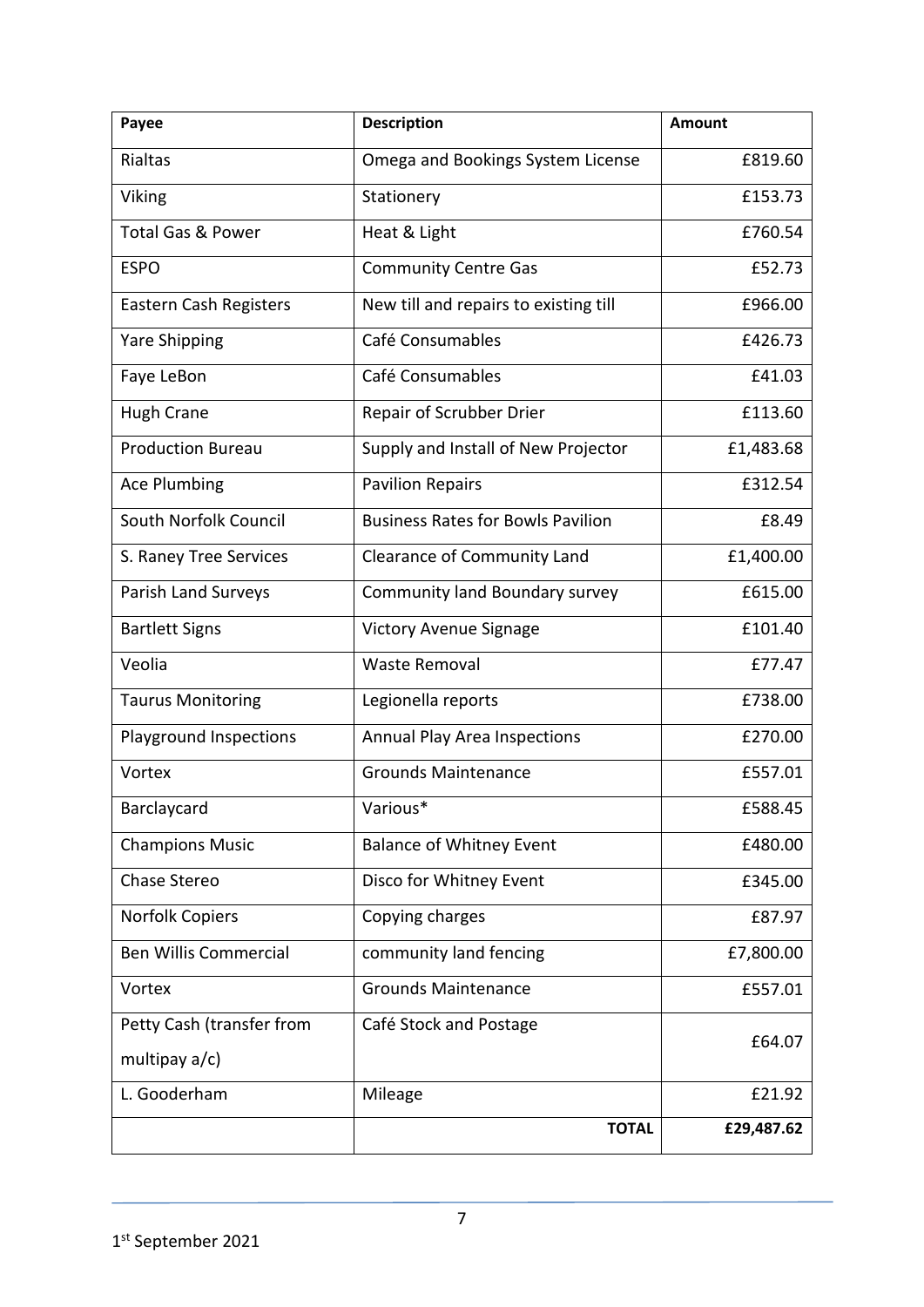# *ii) To Agree Accounts for Payment (Councillors with Pecuniary Interests)*

John Henson proposed that the following accounts should be paid, seconded by Chris Walker and carried.

| Payee             | <b>Description</b>                      | Amount    |
|-------------------|-----------------------------------------|-----------|
| Spruce Landscapes | Grounds Maintenance and Repair<br>Works | £1,018.00 |
| Spruce Landscapes | Delivery of Annual Reports              | £660.00   |
| Spruce Landscapes | Replacement Bollards Mulberry Park      | £384.00   |
|                   | TOTAL                                   | £2,062.00 |

# **11. To Consider Recommendations from Advisory Groups**

# a) Amenities Advisory Group

The Amenities Advisory Group met on 11th August and made the following recommendations:

*Rosebery Park P3 Play Area:* The Advisory Group agreed that it would be preferable to make the area fully inclusive and to consider a partnership arrangement with Big Sky Developments should cost prohibit this to the developer. Big Sky has since fed back that the original equipment had already been ordered and could not be retracted, but they will try to supplement with inclusive equipment. An updated plan is awaited.

Big Sky asked whether the Parish Council would like the informal footway between the development and Carr Lane reinstated, the Advisory Group agreed that it should be. Big Sky has since advised that they are in agreement.

*Norfolk Homes Area D Open Spaces:* An updated plan was provided from Norfolk Homes based upon the advisory group recommendations, which were:

Northern area – open space with some seating

Middle area – Obstacle course designed for teenagers and adults

Southern area – wildflower meadow

It was agreed that these should be the overriding plans for these areas, and the detail for the wildflower meadow should be delegated to the advisory group.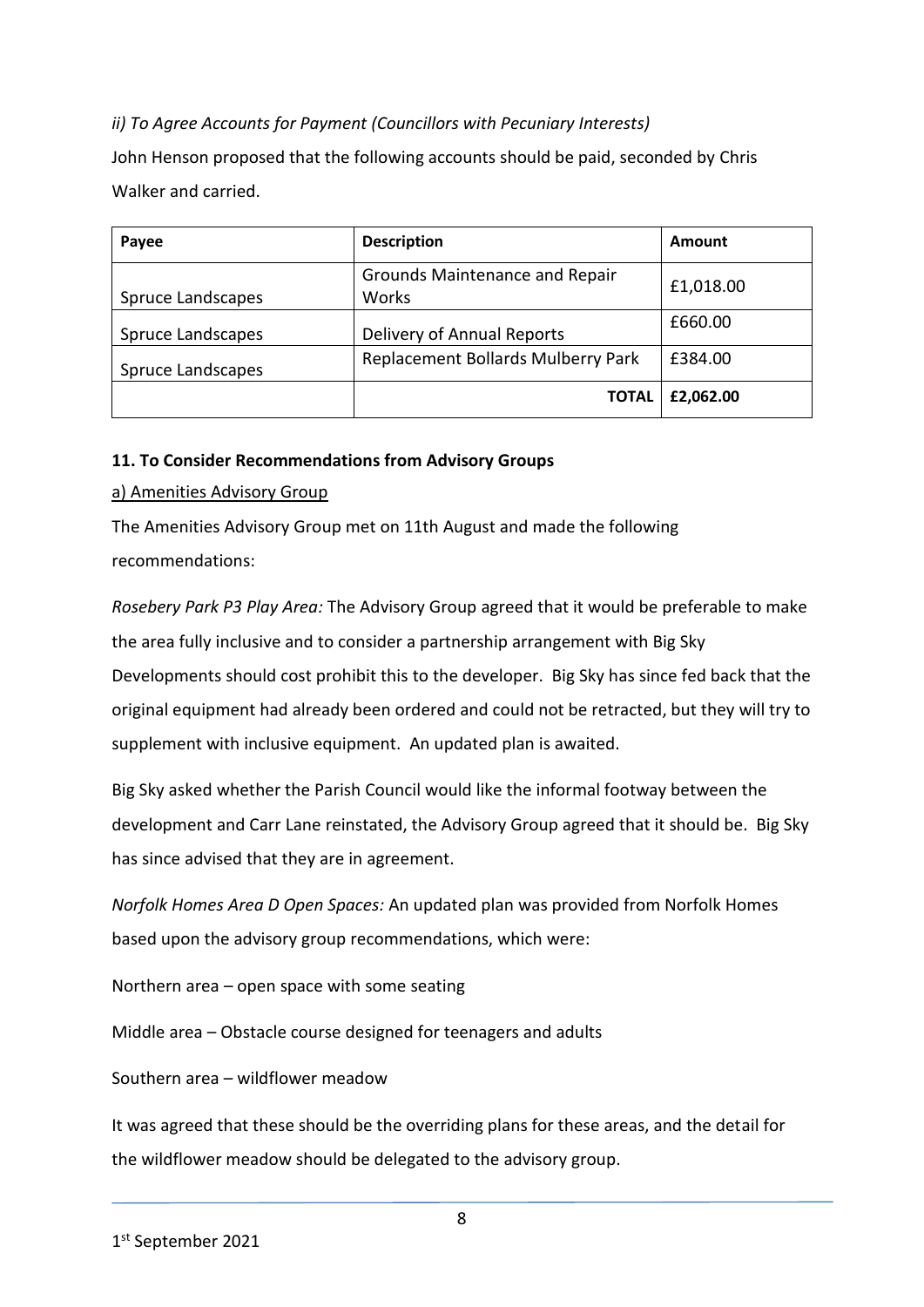*Fringe Project Report:* The Fringe Project report covered the maintenance and improvement of 4 ponds in the village. The recommendations of the Advisory Group were as follows:

Community Centre Pond: To accept the Fringe Project proposal at a cost of £540

Memorial Garden Pond: To reject Fringe Project price and award works to Spruce landscapes at a cost of £700.

The Advisory Group deferred the decision on projects for the northern and southern lagoon.

It was agreed after a proposal from John Henson and a second from David Hewer to accept the Advisory Group's recommendations on the village ponds.

Discussions on grounds maintenance had already been covered under item 10bi.

### *Trevor Spruce Re-joined the Meeting*

### b) Community Land Project Working Group

The Community Land Project Group met on 18th August and the following was reported:

| Boundary clearance and flail main area: | completed 21 <sup>st</sup> August |
|-----------------------------------------|-----------------------------------|
| Boundary survey:                        | completed 18 <sup>th</sup> August |
| Fencing:                                | completed 31 <sup>st</sup> August |

Prices are being sought for the replacement gates.

Tim Boucher proposed that a budget of £4,000 be allowed for the replacement gates, so as to allow the project to proceed. This was seconded by David Hewer and carried.

The Working Group were advised that the Tree Warden had made an application to the 'Close the Gap' fund for saplings and planting equipment. It has since been reported that the grant application was successful. The Clerk is to write a letter of thanks to the Tree Warden. The thanks to David Hewer were also recorded for his assistance with this project.

The Working Group recommended that, if the Norfolk Wildlife Trust could fit it in to their schedule, they should be allowed to start a wildflower meadow on the area of the community land adjacent to The Ridings. Norfolk Wildlife Trust had since advised that they are able to attend the site on 16<sup>th</sup> September. Tim Boucher proposed that Norfolk Wildlife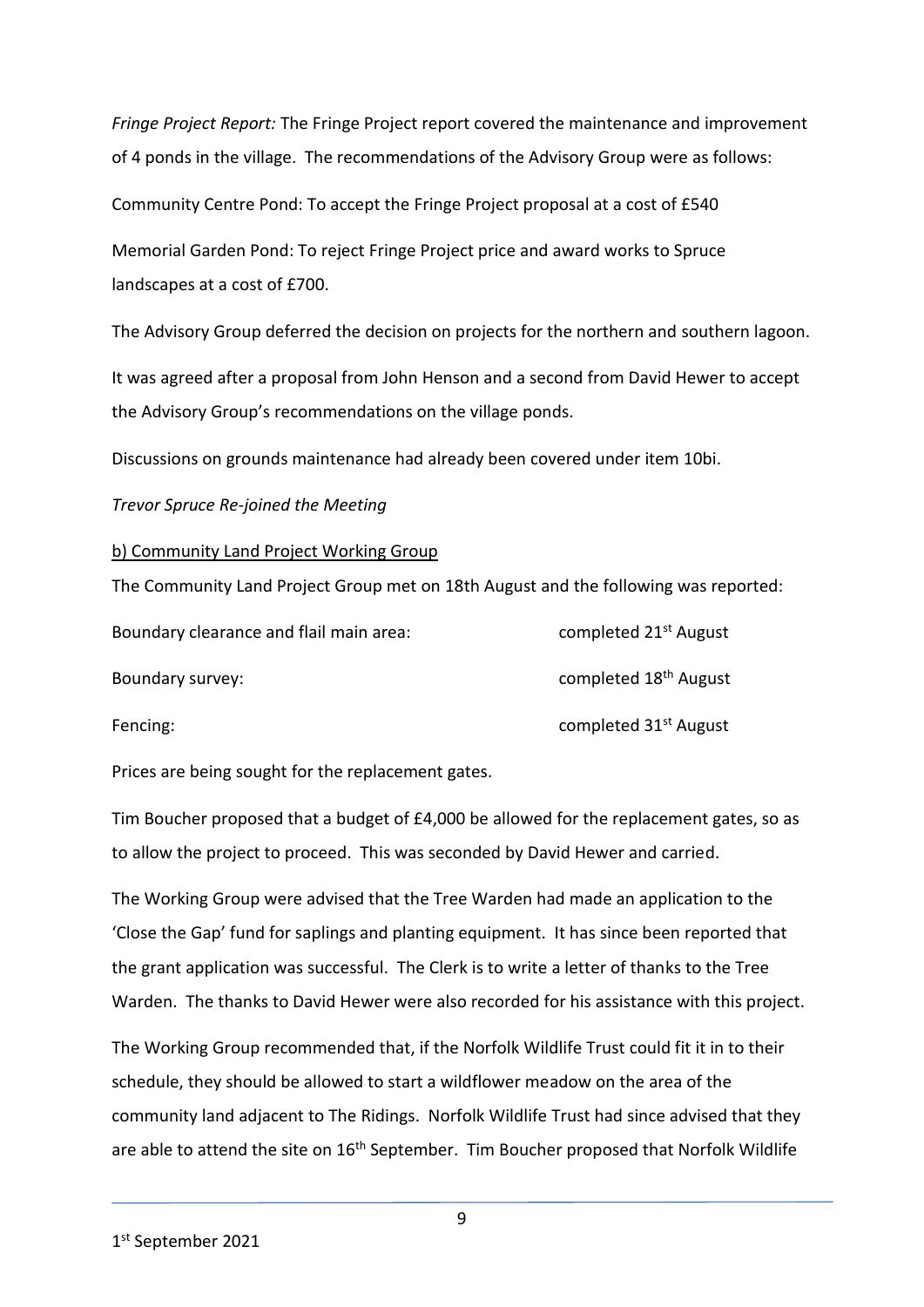Trust should be allowed to start a wildflower meadow on this land, seconded by David Hewer and carried.

The Working Group also recommended progressing with the works required to start the public consultation for the community land. This would begin with the appointment of a contractor to do the initial designs, public consultation and planning application. John Henson proposed that the Parish Council should proceed with appointing a contractor, seconded by Chris Walker and carried.

This project would have to be advertised on the government's 'contracts finder' website for openness and transparency. Tim Boucher will assist the Clerk with this work.

The Working Group were also looking into holding a firework event on the Community Land. Proposals were presented for two different firework contractors – both of which had been anonymised for the purpose of the Working Group meeting. Tim Boucher proposed that the council formally Appoint Skylit Pyrotechnics to arrange a lightshow and firework display on the Community Land on 6th November at a cost of £2700 In addition to this, a Steering Group of Tim Boucher, Trevor Spruce, Carl Pitelen and Sean Curtis, along with The Clerk and the Bookings and Events Officer should make arrangements for the event with a budget of £5,000. This was seconded by Chris Walker and carried.

# **12. To Consider Response to South Norfolk / Broadland Council Accommodation Consultation**

It was agreed that the Parish Council would not comment on this consultation.

*Lisa Neal took no part in item 12*

# **13. To Agree Delegation of Appointment of Assistant Clerk**

The following delegation was agreed after a proposal from John Henson and a second from Tim Boucher:

Shortlisting delegated to the HR Advisory Group (due to meet 08/09/21)

Interview panel and date agreed by HR Advisory Group

Appointment delegated to interview panel